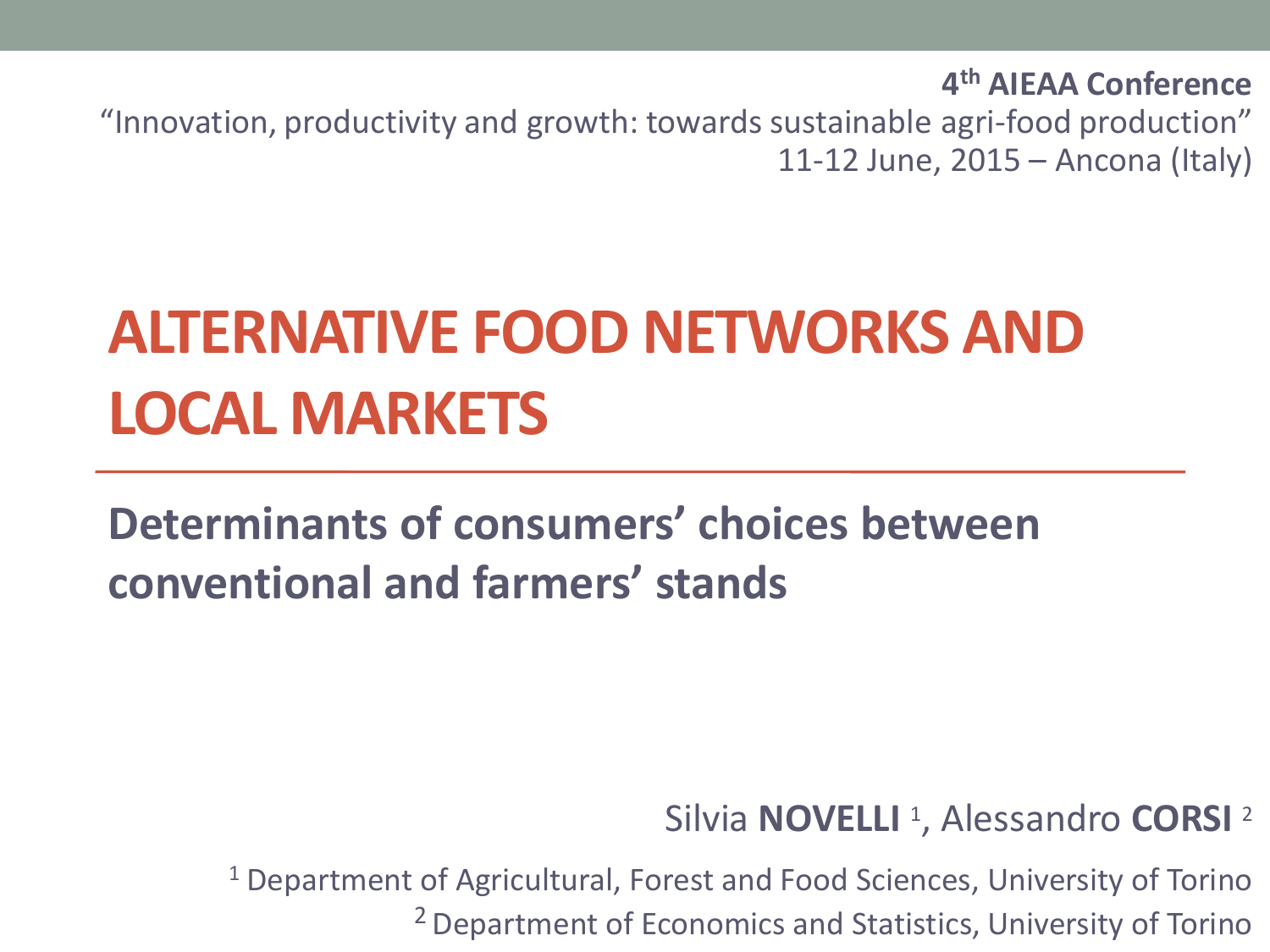#### Motivations and research questions

• Most research on the Alternative Food Networks (AFNs) focuses on the **determinants of the choice**:

 $\checkmark$  farmers' choice of the marketing channel

- $\checkmark$  consumers' choice of where to purchase
- The economic literature dealing with **consumers' preferences** generally focuses on the factors influencing the choice of purchasing from **farmers' markets (FMs)**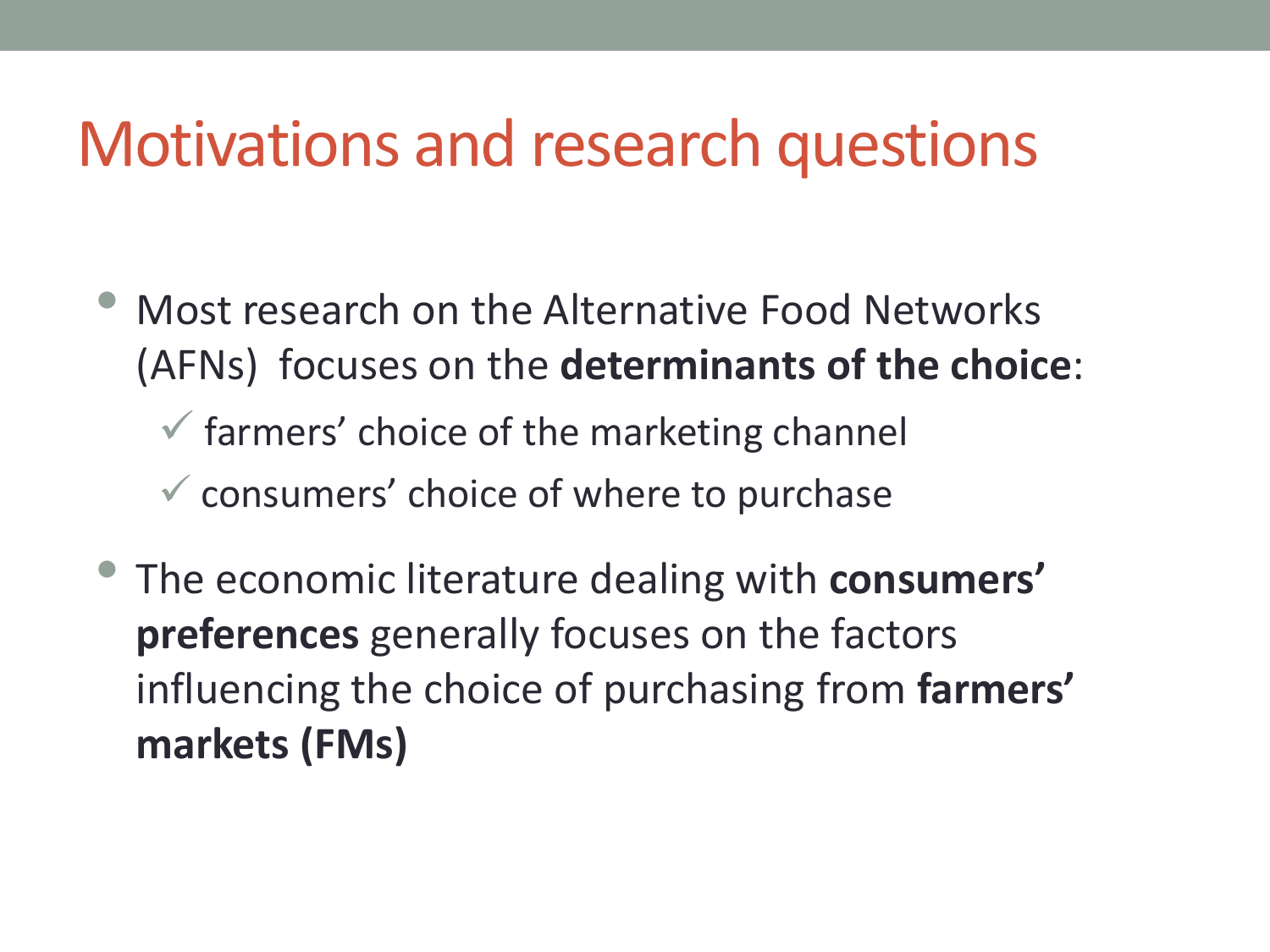### Motivations and research questions

#### **A different point of view**

The possibility to find both conventional stands and farmers' stands selling fruit and vegetables **in the same district market**

#### **The objective**

To analyse the behavioural characteristics of **local market consumers choosing to purchase from farm stands** and the **determinants of their choice**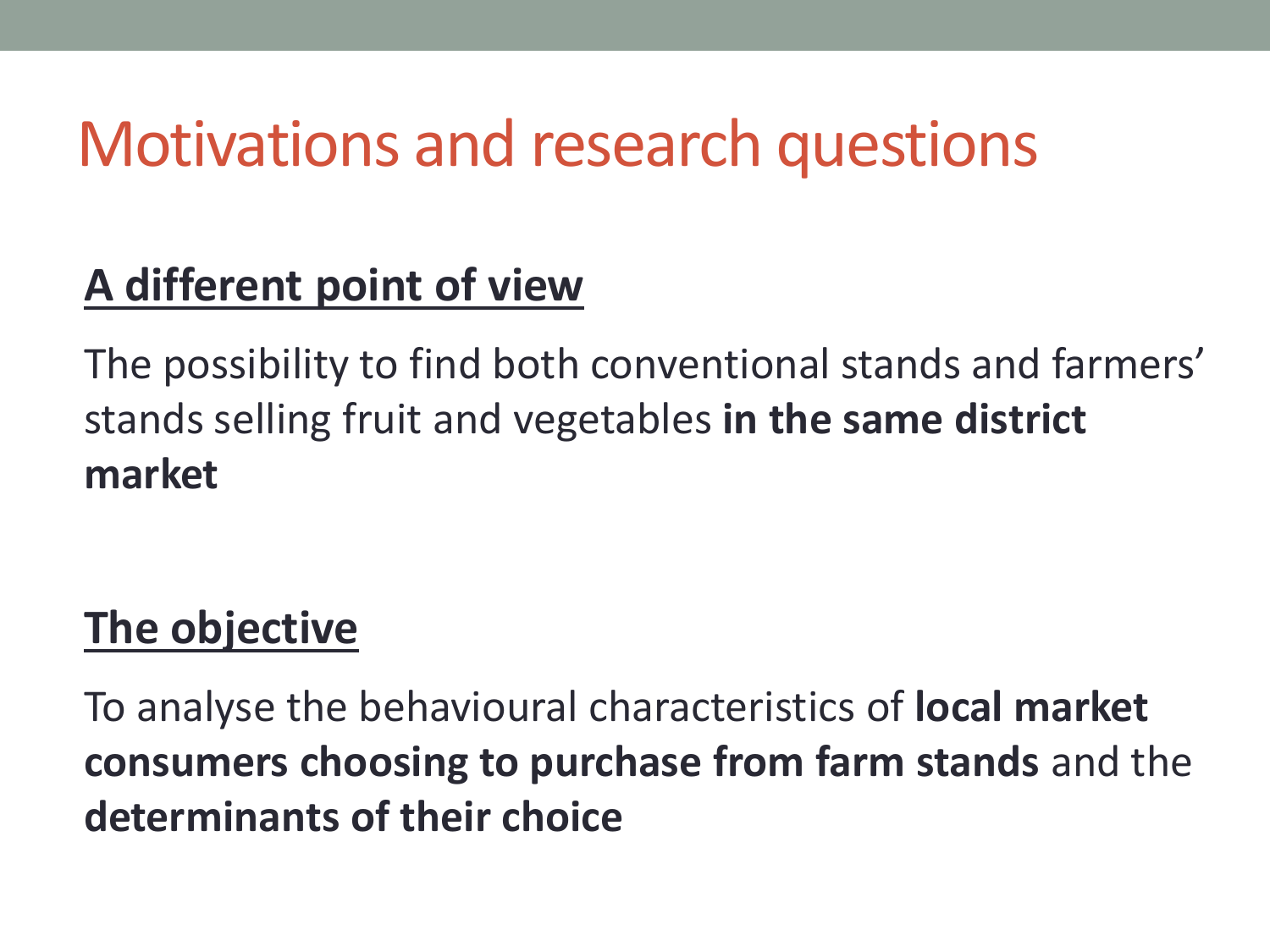## Theoretical approach

- We hypothesize that the choice of the vendor is influenced by:
	- **socio-economic characteristics** of consumers (**P**)
	- **some general attitudes** towards the purchase of food (**A**): quality, price, convenience, trust in the vendor
- **Intrinsic characteristics** of the good (**C**) do not influence utility differently for either vendor, while attitudes and personal characteristics do

Consumers will choose the farmer's stall if:  $U[C, V_1(A, P)] - U[C, V_2(A, P)] > 0$ 

Frame under which the good is sold: **1** farmer, **2** conventional vendor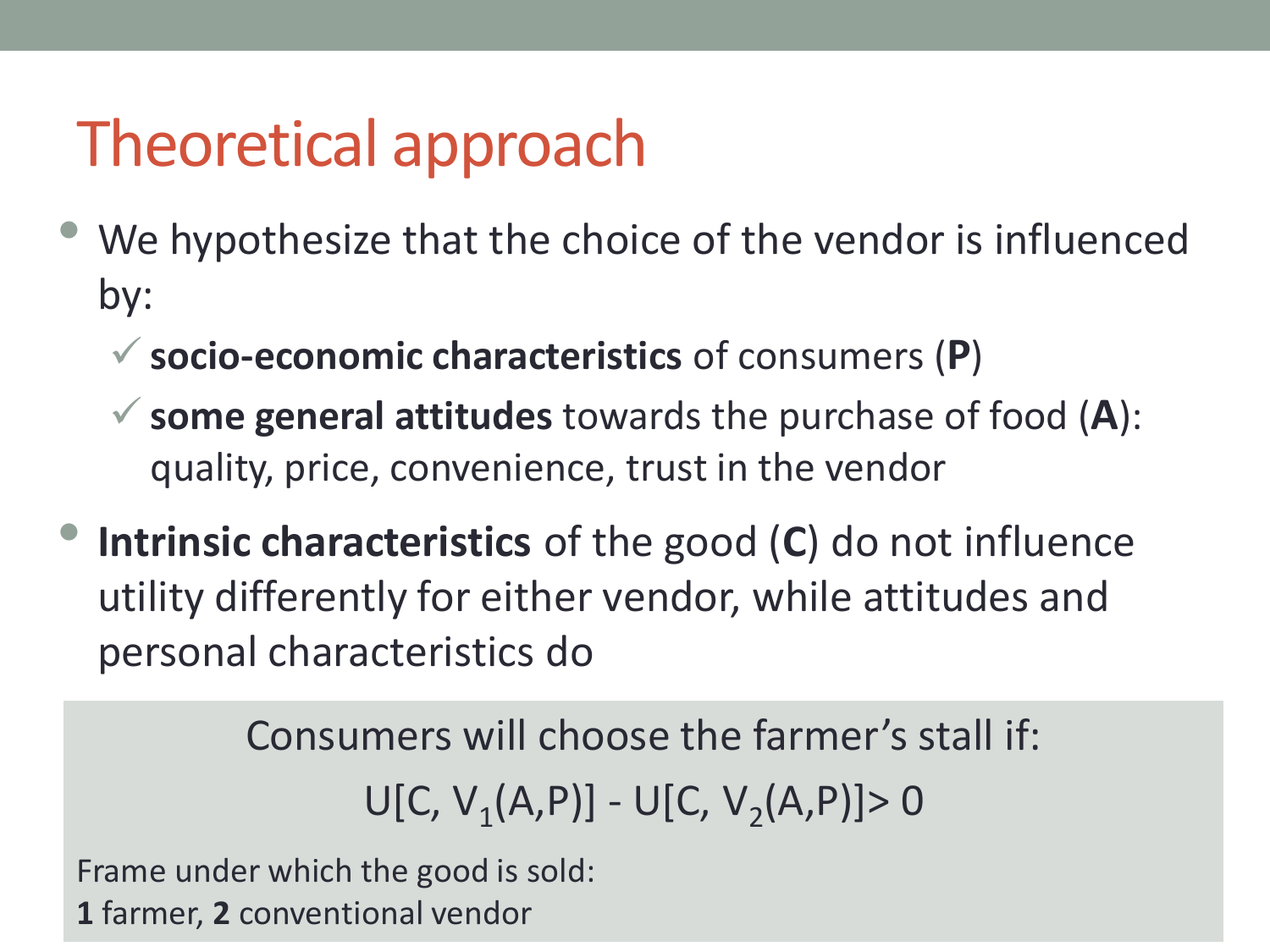### Theoretical approach

Assuming a linear utility function for good *g* with a random component (ε), the utility for the purchase of good *g* is then:

$$
U_1 = \alpha_0 + \alpha_1 C + \alpha_{21} A + \alpha_{31} P + \varepsilon_1
$$
 [1]  

$$
U_2 = \alpha_0 + \alpha_1 C + \alpha_{22} A + \alpha_{32} P + \varepsilon_2
$$
 [2]

Calling F the dichotomous indicator of the choice to buy from the farmer (equal to 1 if the consumer buys from him/her, else 0), we have:  $Prob(F=1) = prob(U_1 - U_2 > 0) = prob(\alpha_0 + \gamma_1 A + \gamma_2 P + \mu > 0)$  [3]

Under the assumption that  $\mu$  is distributed normally, the model is:

$$
Prob(F=1) = F(\alpha_0 + \gamma_1 A + \gamma_2 P) \qquad [4]
$$

where F is the standard normal c.d.f.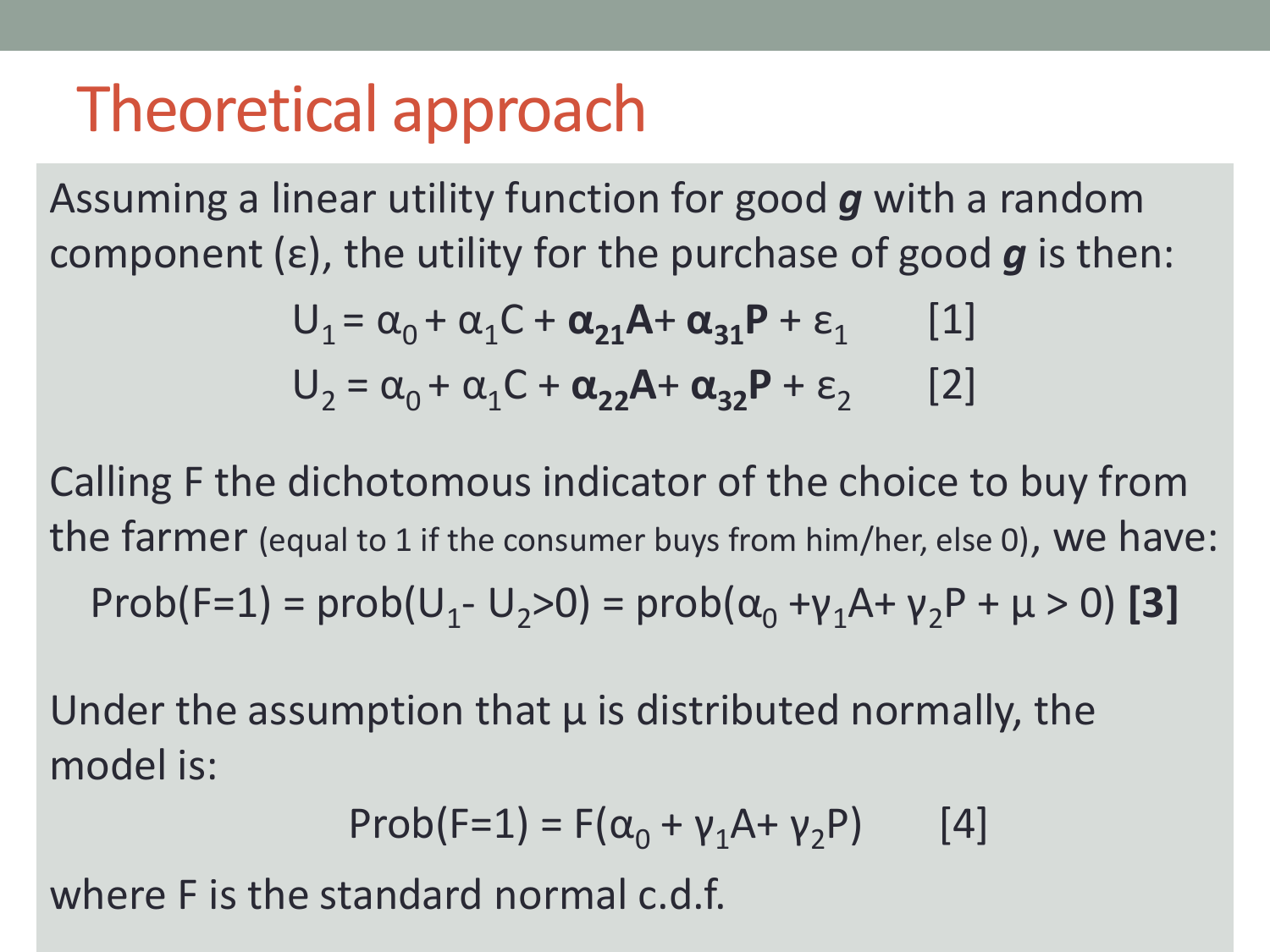In-person survey data collected in open-air markets in Torino, Cuneo, Alessandria and Asti, four cities in Piedmont Region (Italy) where farmers sell their products

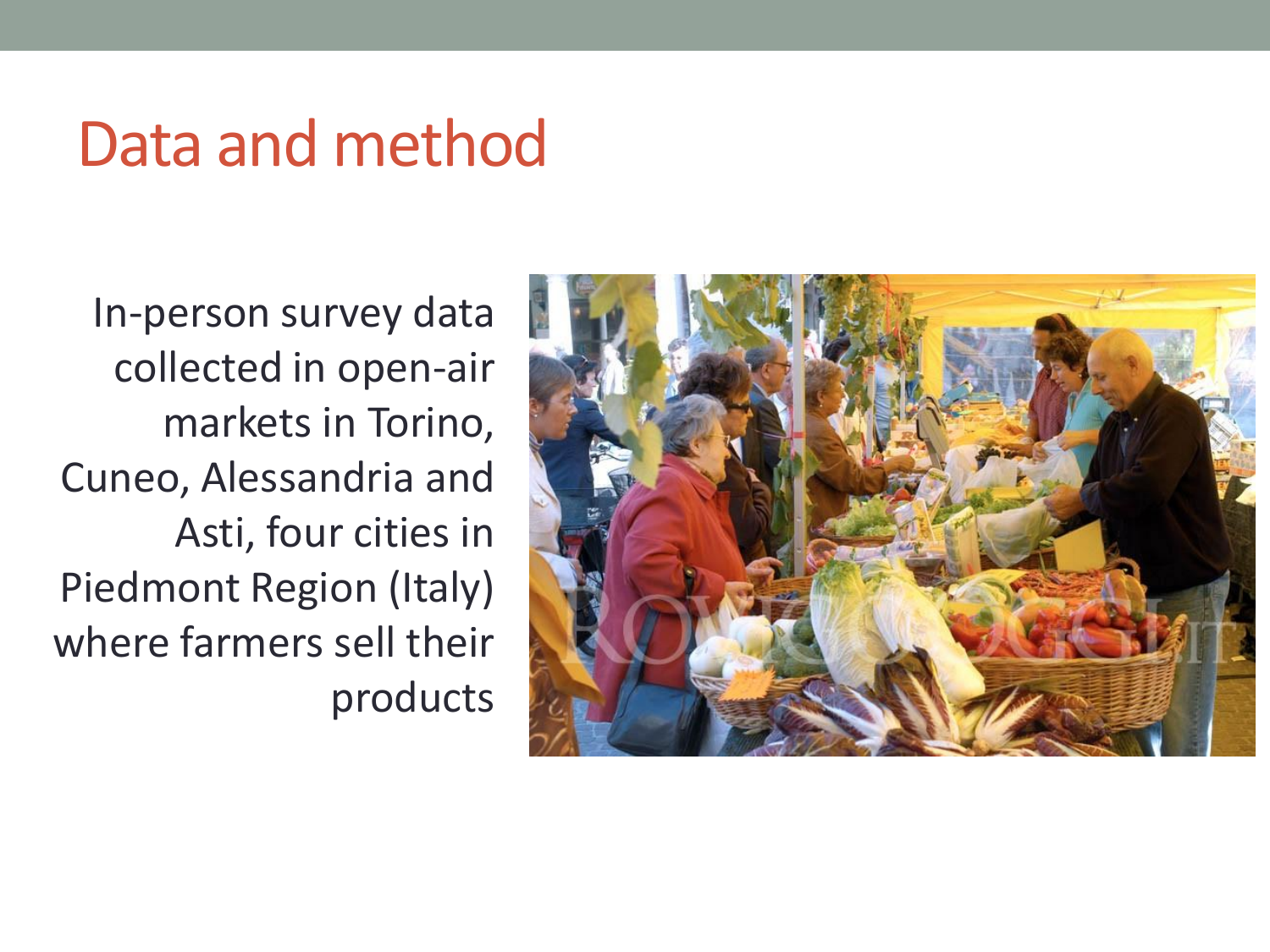- In **Torino** the sample was drawn with a two-stage random sampling methodology (**1,194 consumers sampled in 13 district markets**):
	- $\checkmark$  markets were chosen randomly in strata defined on the basis of market size
	- $\checkmark$  In each market, consumers to be interviewed were also chosen at random
- In the **smaller towns** the survey was conducted in the main, or only, market-place in town where both farmers and conventional vendors sell their products (**174 interviews**)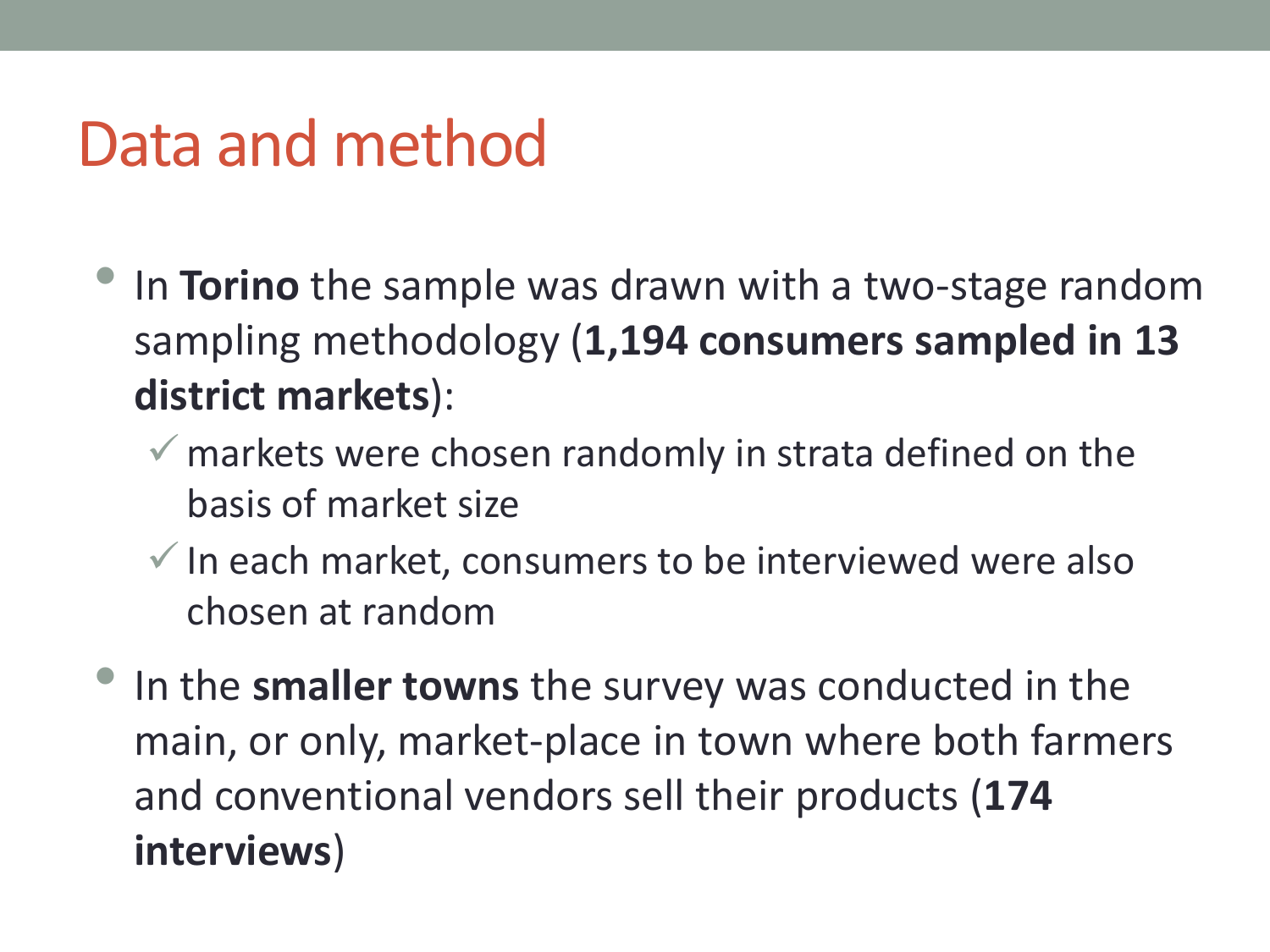- The determinants of the choice to buy from farm stands were analysed with a *probit* **model**
- After dropping questionnaires with missing information, a final sub-sample of **1,138 questionnaires** was employed to run the model
- **Dependent variable**: a dummy variable equal to 1 for consumers buying fruits and vegetables from farmers' stands (0 otherwise)
- **Explanatory variables** concerns the personal characteristics of the respondents, their attitudes and the role of markets and areas with distinctive characteristics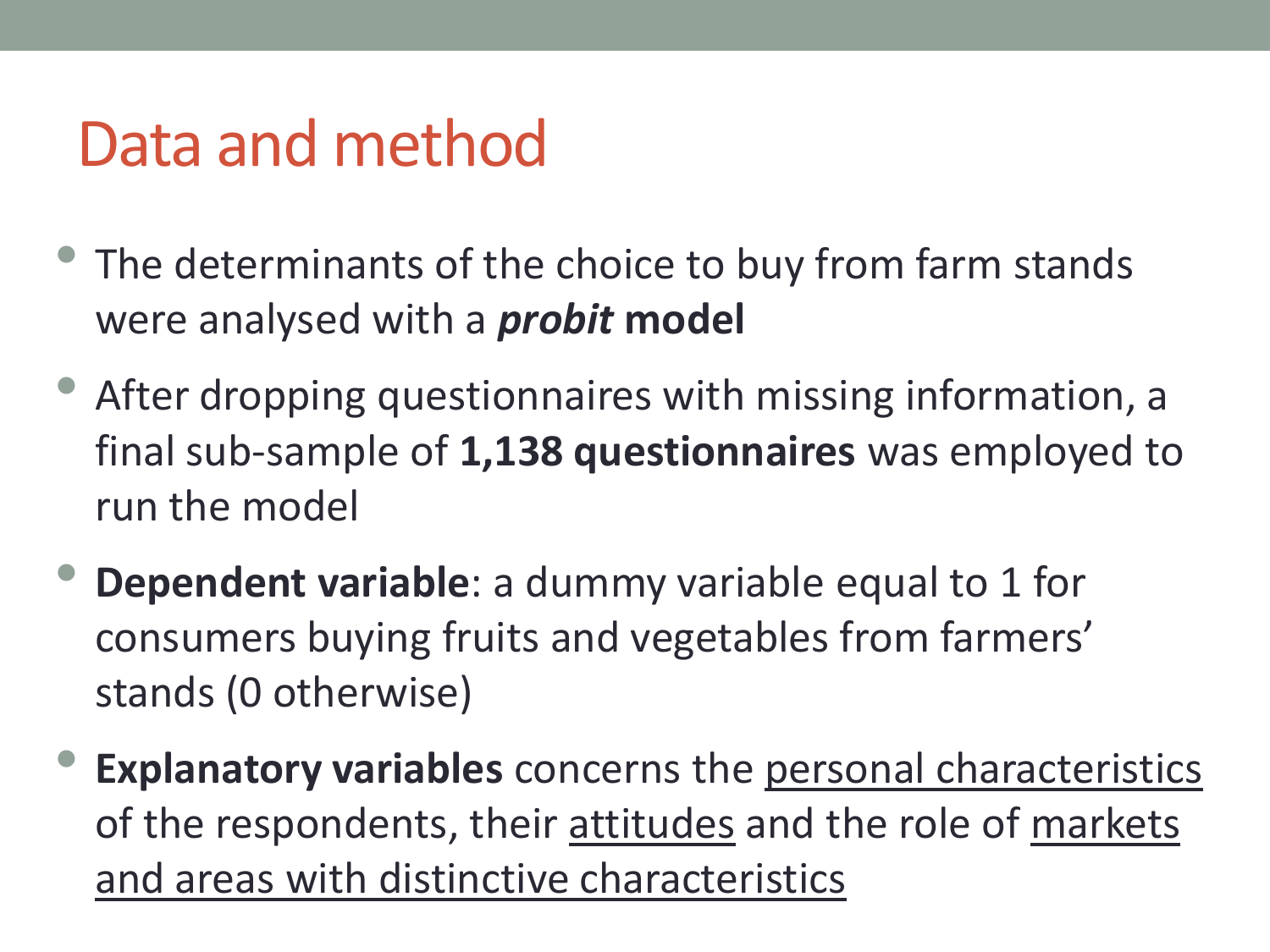- **Consumers' attitudes** (surveyed by using multiple answer questions) entered the model after being recoded into broader categories:
	- the **criteria for the choice of the district market** were grouped into three main motivations: convenience, price and quality
	- the **criteria for the choice of the market stands** were clustered into four categories: convenience, price, quality and trust in the vendor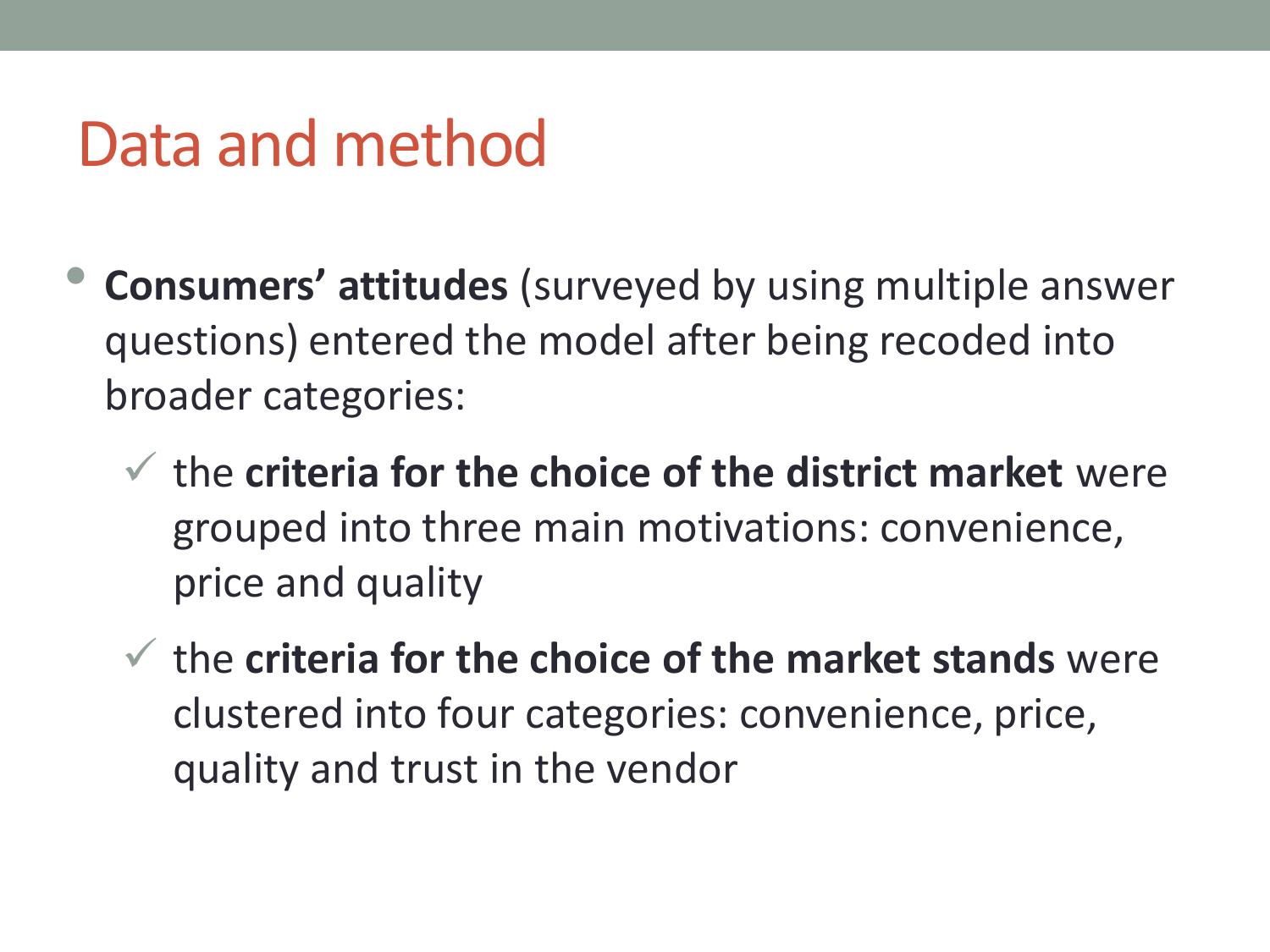**Consumers' attitudes**  (surveyed by using multiple answer questions) entered the model after being recoded into broader

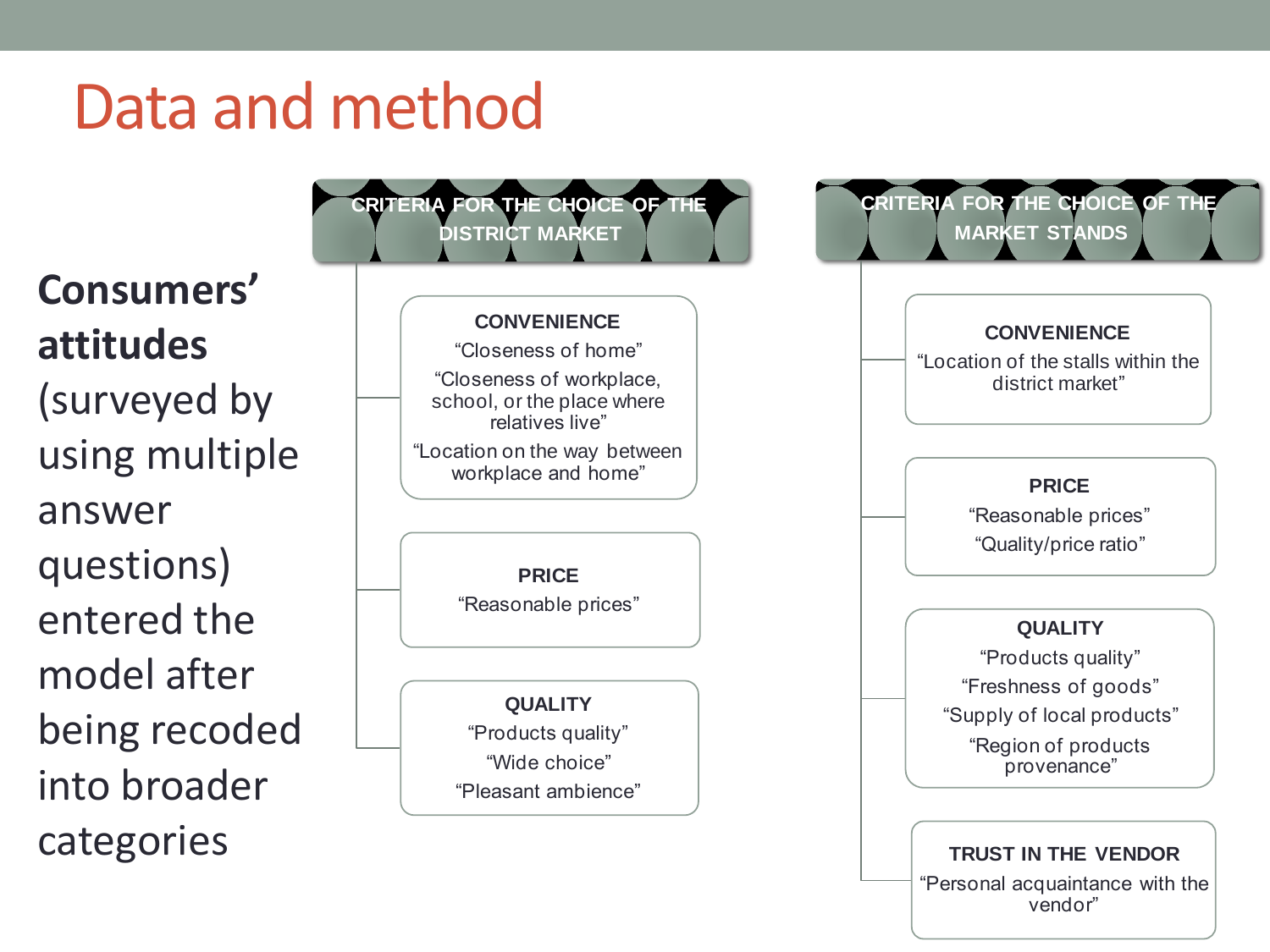- Besides, two explanatory variables were added in order to highlight the possible role of **markets and areas with distinctive characteristics**:
	- **Porta Palazzo**, the largest and more traditional open-air market in Torino (large number of farmers in a specific area of the market)
	- **Market location in a provincial town** (Cuneo, Alessandria or Asti)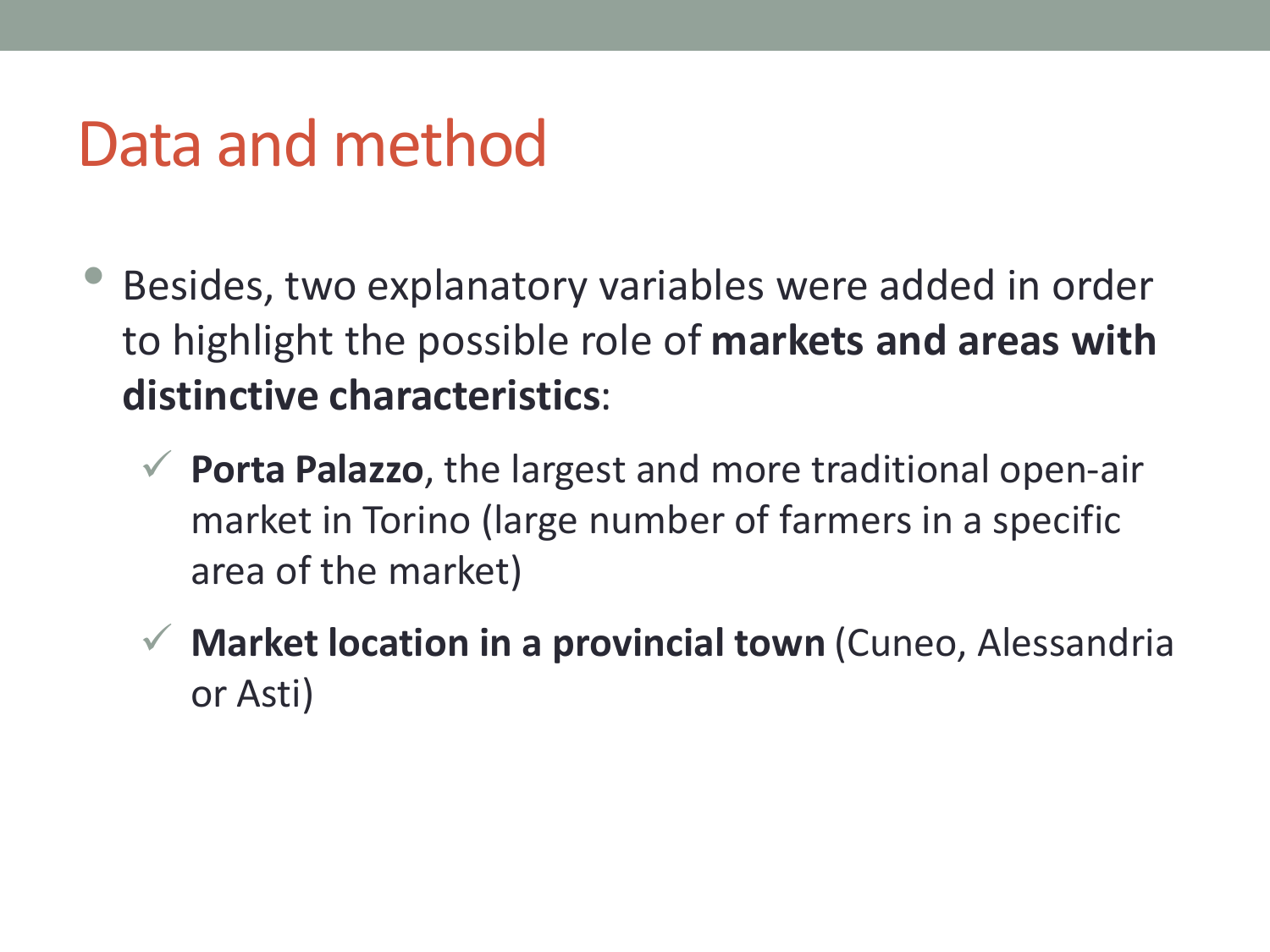#### (Log-likelihood = -594.727; Chi-squared = 170.107; d.f. = 25; N. Obs. = 1,138)

| <b>Variables</b>                                                    | Coeff.      | Std. Err. | <b>Marginal effect</b> |
|---------------------------------------------------------------------|-------------|-----------|------------------------|
| Constant                                                            | $-1.498***$ | 0.373     |                        |
| District market – convenience (yes = $1$ )                          | 0.104       | 0.098     | 0.0336                 |
| District market – price (yes = $1$ )                                | $-0.047$    | 0.111     | $-0.0152$              |
| District market – quality (yes = $1$ )                              | $0.301***$  | 0.091     | 0.0945                 |
| Market stand – convenience (yes = $1$ )                             | 0.083       | 0.390     | 0.0259                 |
| Market stand – price (yes = $1$ )                                   | $-0.035$    | 0.093     | $-0.0113$              |
| Market stand $-$ quality (yes = 1)                                  | $0.630***$  | 0.095     | 0.2154                 |
| Market stand $-$ trust (yes = 1)                                    | $0.255**$   | 0.101     | 0.0786                 |
| Porta Palazzo (yes = $1$ )                                          | $0.793***$  | 0.153     | 0.2060                 |
| Provincial town (yes = $1$ )                                        | 0.013       | 0.138     | 0.0043                 |
| Gender (male = $1$ )                                                | $0.154*$    | 0.092     | 0.0489                 |
| Age (years)                                                         | 0.007       | 0.004     | 0.0022                 |
| Education (years of study)                                          | $0.033**$   | 0.013     | 0.0106                 |
| Household size (number of other family members)                     | $-0.002$    | 0.005     | $-0.0007$              |
| Children under fourteen (number)                                    | 0.000       | 0.000     | $-0.0000$              |
| Residence (years of residence)                                      | $-0.002$    | 0.003     | $-0.0006$              |
| Household member in charge of buying fruits/vegetables (yes $= 1$ ) | $0.662***$  | 0.154     | 0.2418                 |
| High-skill job (yes $= 1$ )                                         | $-0.257$    | 0.200     | $-0.0877$              |
| Middle-skill job (yes $= 1$ )                                       | $-0.019$    | 0.130     | $-0.0062$              |
| Low-skill job (yes $= 1$ )                                          | $-0.549***$ | 0.176     | $-0.1980$              |
| High-pensioner (yes $= 1$ )                                         | $-0.632*$   | 0.379     | $-0.2335$              |
| Middle-pensioner (yes $= 1$ )                                       | $-0.272*$   | 0.160     | $-0.0917$              |
| Low-pensioner (yes = $1$ )                                          | $-0.180$    | 0.176     | $-0.0602$              |
| Net household income $1,200-2,000$ euro/month (yes = 1)             | 0.109       | 0.107     | 0.0347                 |
| Net household income 2,000-3,000 euro/month (yes = 1)               | $-0.162$    | 0.127     | $-0.0533$              |
| Net household income $> 3,000$ euro/month (yes = 1)                 | $-0.242$    | 0.167     | $-0.0824$              |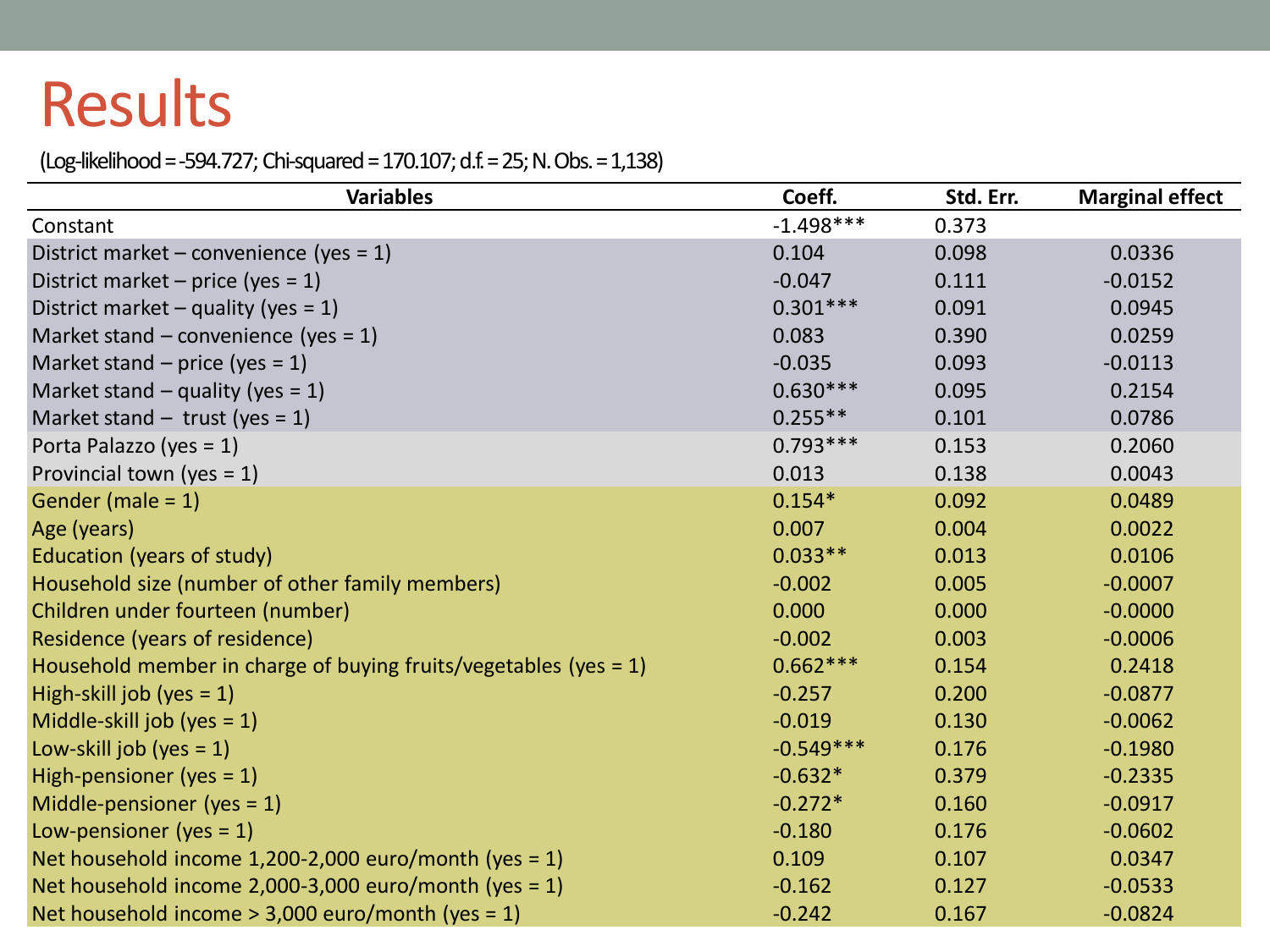#### **Main determinants of the choice to purchase from farmers:**

**QUALITY** (highly significant  $P \le 0.01$ )

- If the **choice of the local market** is based on **quality**  $\rightarrow$  the probability of buying from farmers is by **9.5% higher**
- If the **choice for the market stand** is based on **quality**  $\rightarrow$ consumers are even **21.5% more likely** to buy from farmers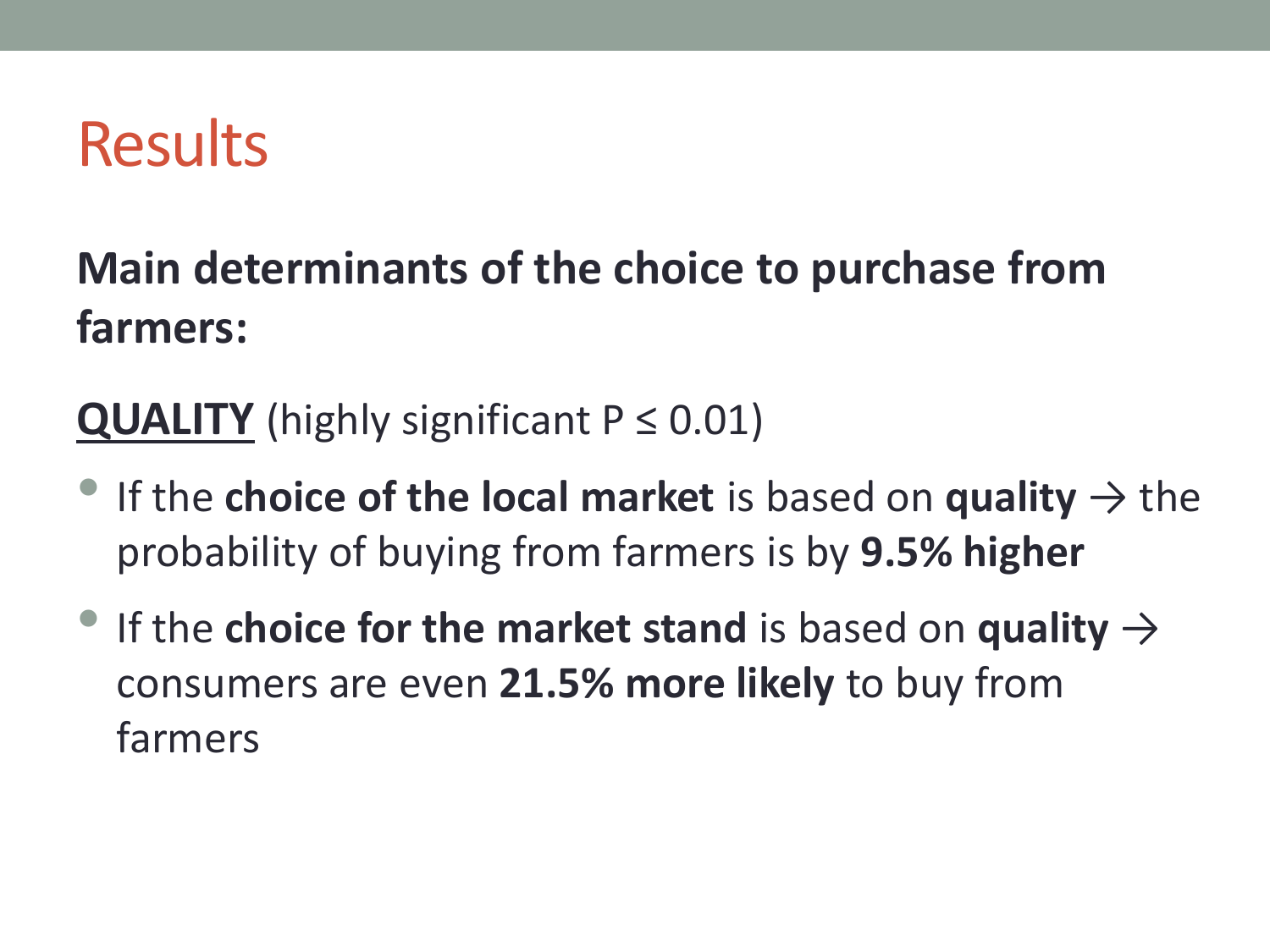#### **Main determinants of the choice to purchase from farmers**

#### **TRUST IN THE VENDOR** (P ≤ 0.05)

• If the **trust in the vendor** plays a role in consumers' choice for the market stand  $\rightarrow$  the probability of buying from farmers **increases** by almost **8%**

Consumers influenced by **prices** or **convenience** do not have a specific preference for farmers' stands (these variables are not statistically significant).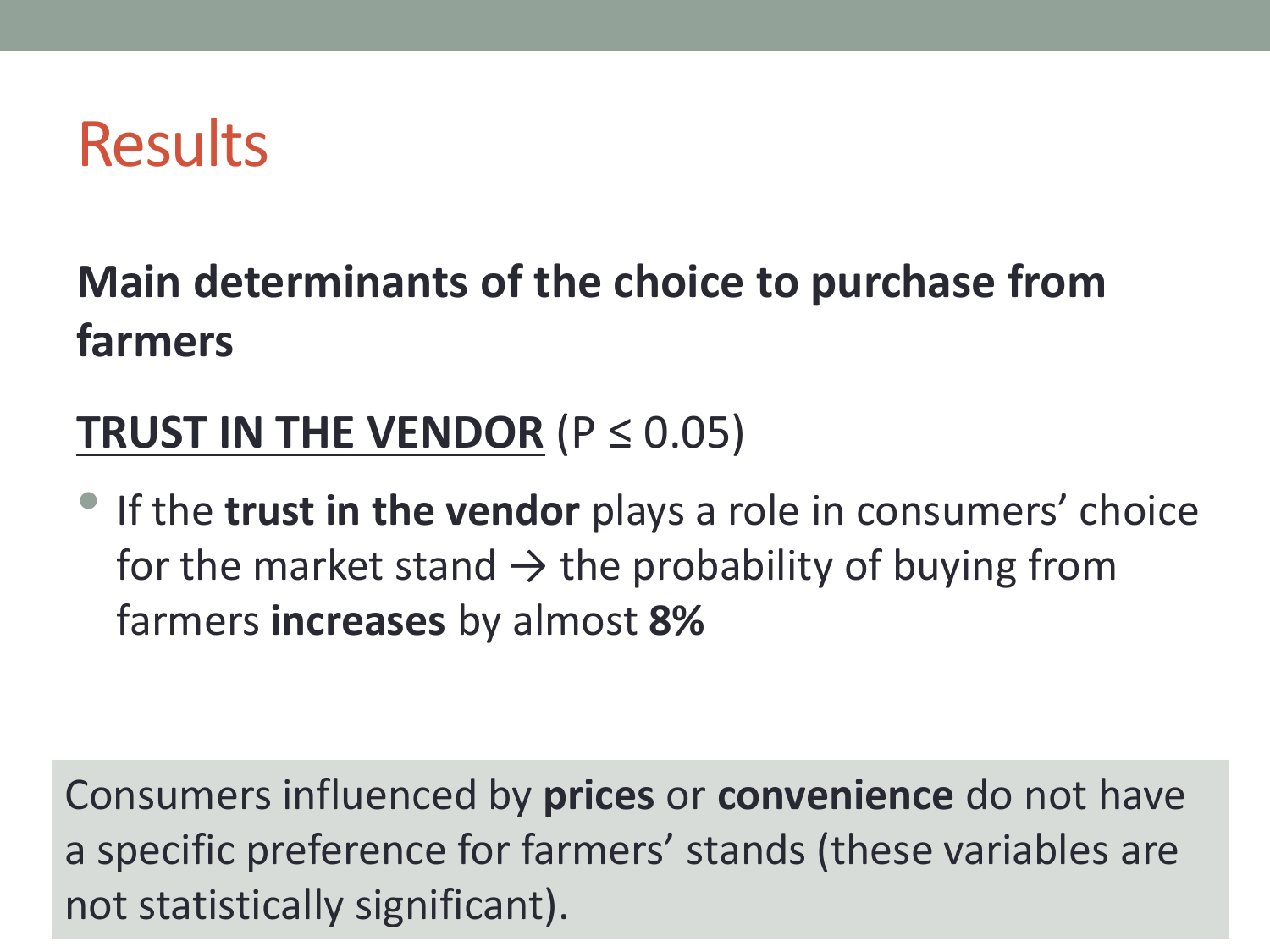#### **Main determinants of the choice to purchase from farmers:**

#### **PORTA PALAZZO** (highly significant P ≤ 0.01)**:**

• people shopping in Porta Palazzo are about **20.6% more likely** to purchase from farmers

**Living in a provincial town** and the **closeness of rural environment** have no significant effect on the preference for farmers' stands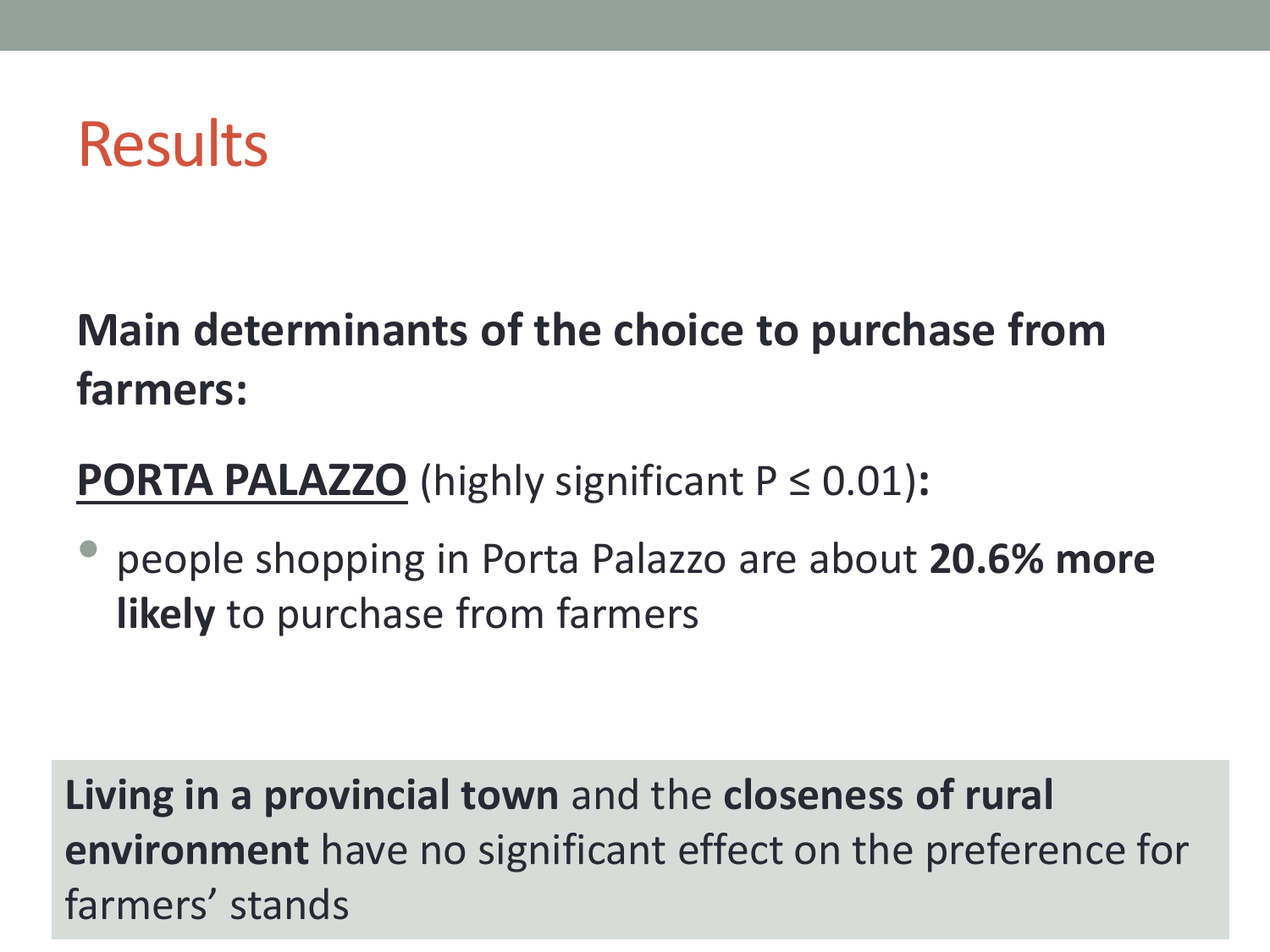#### **Main determinants of the choice to purchase from farmers**

#### **PERSONAL CHARACTERISTICS**

- **Being in charge of purchasing fruit and vegetable** <sup>→</sup> +24.2%
- **Education**: every additional schooling year  $\rightarrow +1.1\%$
- **Gender** (weakly significant): males  $\rightarrow +5\%$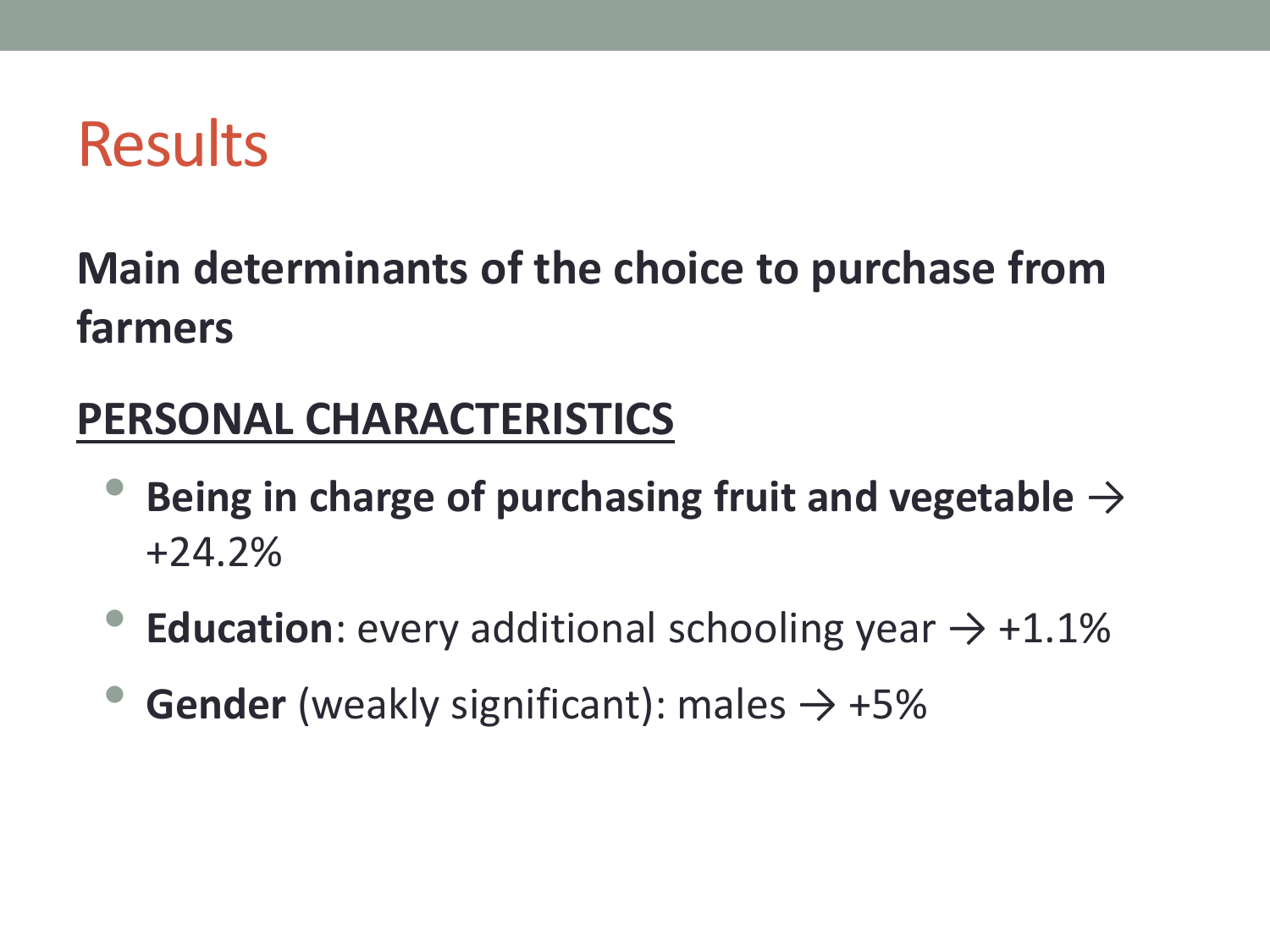**Unclear and/or weakly significant determinants of the choice to purchase from farmers**

#### **PERSONAL CHARACTERISTICS**

• **job skill level**

- $-$  low skill job (significant and negative)  $\rightarrow$  -19,8%
- middle- and high skill jobs (not significant and negative)
- Similar outcomes (negative and not, or weakly, significant parameters) were found for **low-, middle- and highpensioners**
- Income: none of the income brackets is statistically significant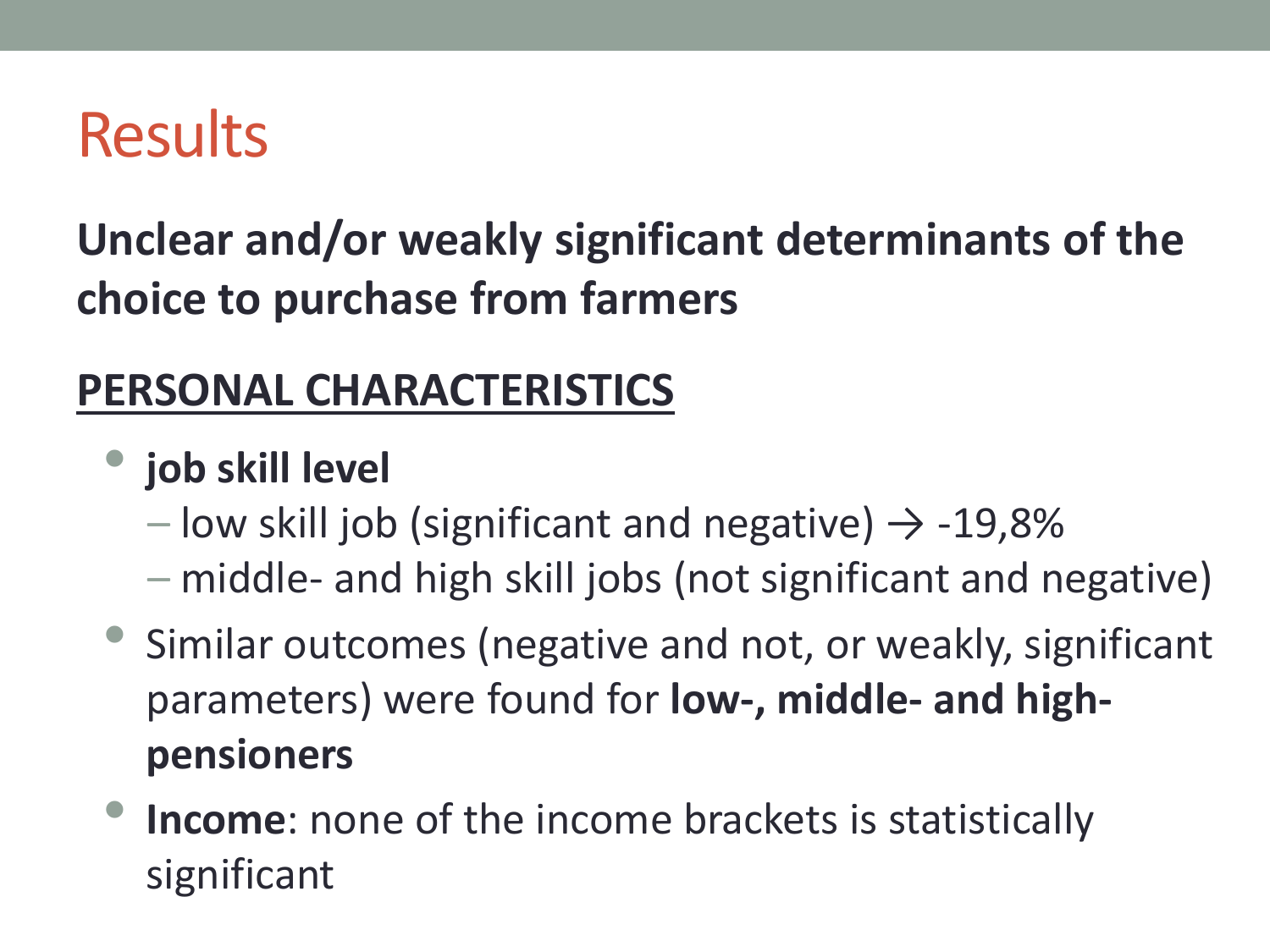### **Conclusions**

- The quest for **quality** and, secondly, the **trust in the vendor**  play a fundamental role in the choice of the purchase channel
- Unlike quality, **prices** and **convenience** don't seem to affect consumers' preferences towards the farmer-to-consumer channel
- **Porta Palazzo market** is a separate case
- Personal characteristics seem to be less important, except for **being the household member in charge of buying fruits and vegetables** and **education**
- Quite unexpectedly, **income** and **type of occupation** do not seem to have relevant impacts on consumers' choice